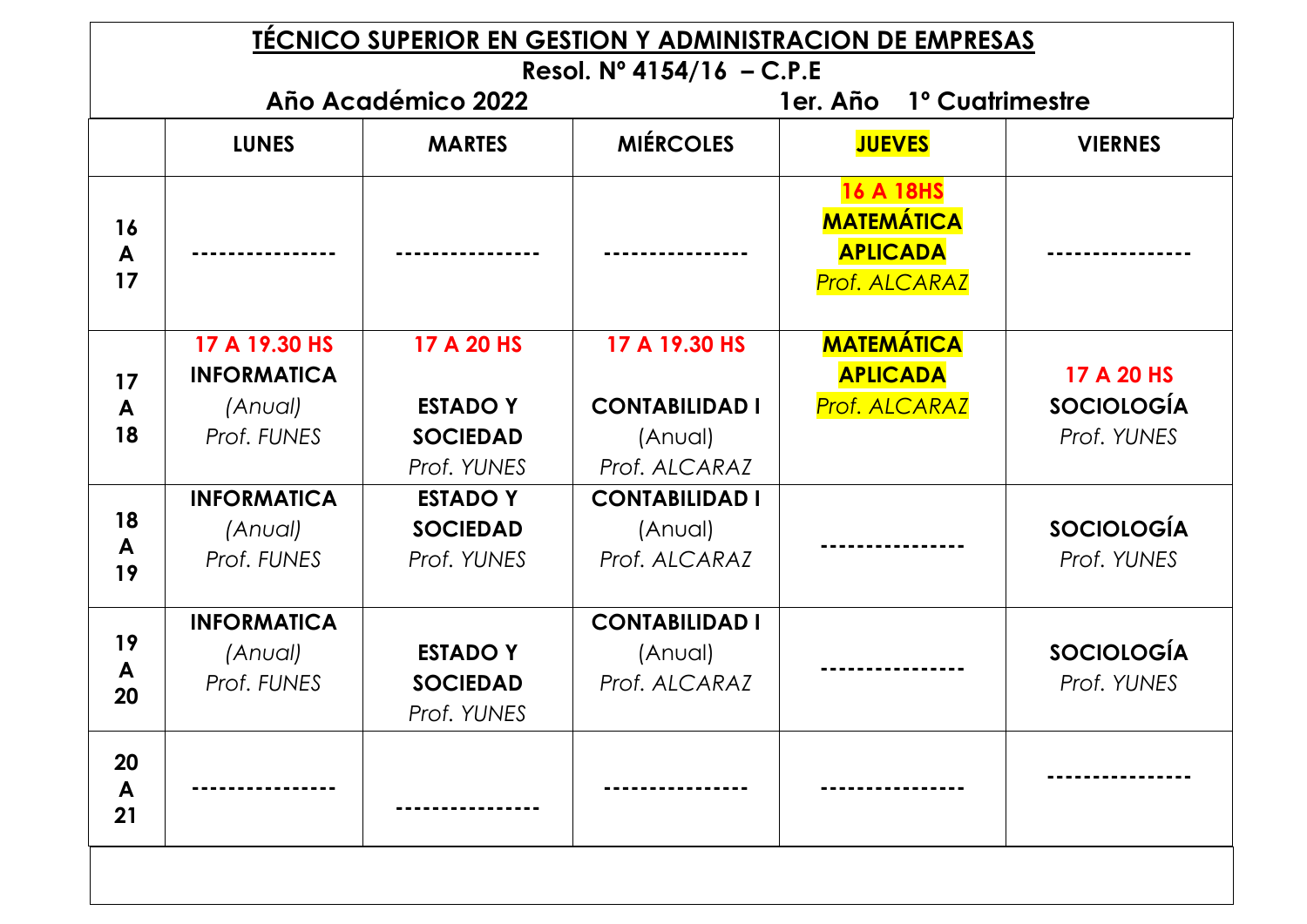## **TÉCNICO SUPERIOR EN GESTION Y ADMINISTRACION DE EMPRESAS**

**Resol. Nº 4154/16 – C.P.E**

**Año Académico 2022 2do. Año 1º Cuatrimestre** 

|                       | <b>LUNES</b> | <b>MARTES</b>                                                          | <b>MIÉRCOLES</b>                                                                     | <b>JUEVES</b>                                                                    | <b>VIERNES</b>                                                     |
|-----------------------|--------------|------------------------------------------------------------------------|--------------------------------------------------------------------------------------|----------------------------------------------------------------------------------|--------------------------------------------------------------------|
| 17 a<br>18            |              | 17 A 19.30 HS<br><b>RECURSOS</b><br><b>HUMANOS</b><br>Prof. CARVALHOSA | 15 A 18 HS<br><b>METODOLOGIA DE LA</b><br><b>INVESTIGACION</b><br><b>Prof, YUNES</b> | 14 a 16.30 horas<br><b>COMUNICACIÓN</b><br><b>INSTITUCIONAL</b><br>Prof. ROLLERI | 15 a 17.30hs<br><b>CONTABILIDAD II</b><br>(Anual)<br>Prof. ALCARAZ |
| 18 a<br>19            |              | <b>RECURSOS</b><br><b>HUMANOS</b><br>Prof. CARVALHOSA                  | 18 A 20.30 HS<br><b>LEGISLACION</b><br><b>APLICABLE</b><br>Prof. WEINMESTER          | 16.30 A 19.30HS<br><b>MATEMATICA</b><br><b>FINANCIERA</b><br>Prof. FERNANDEZ     | <b>CONTABILIDAD II</b><br>(Anual)<br>Prof. ALCARAZ                 |
| 19a<br>20             |              |                                                                        | <b>LEGISLACION</b><br><b>APLICABLE</b><br>Prof. WEINMESTER                           | <b>MATEMATICA</b><br><b>FINANCIERA</b><br>Prof. FERNANDEZ                        |                                                                    |
| 20 <sub>a</sub><br>21 |              |                                                                        |                                                                                      |                                                                                  |                                                                    |